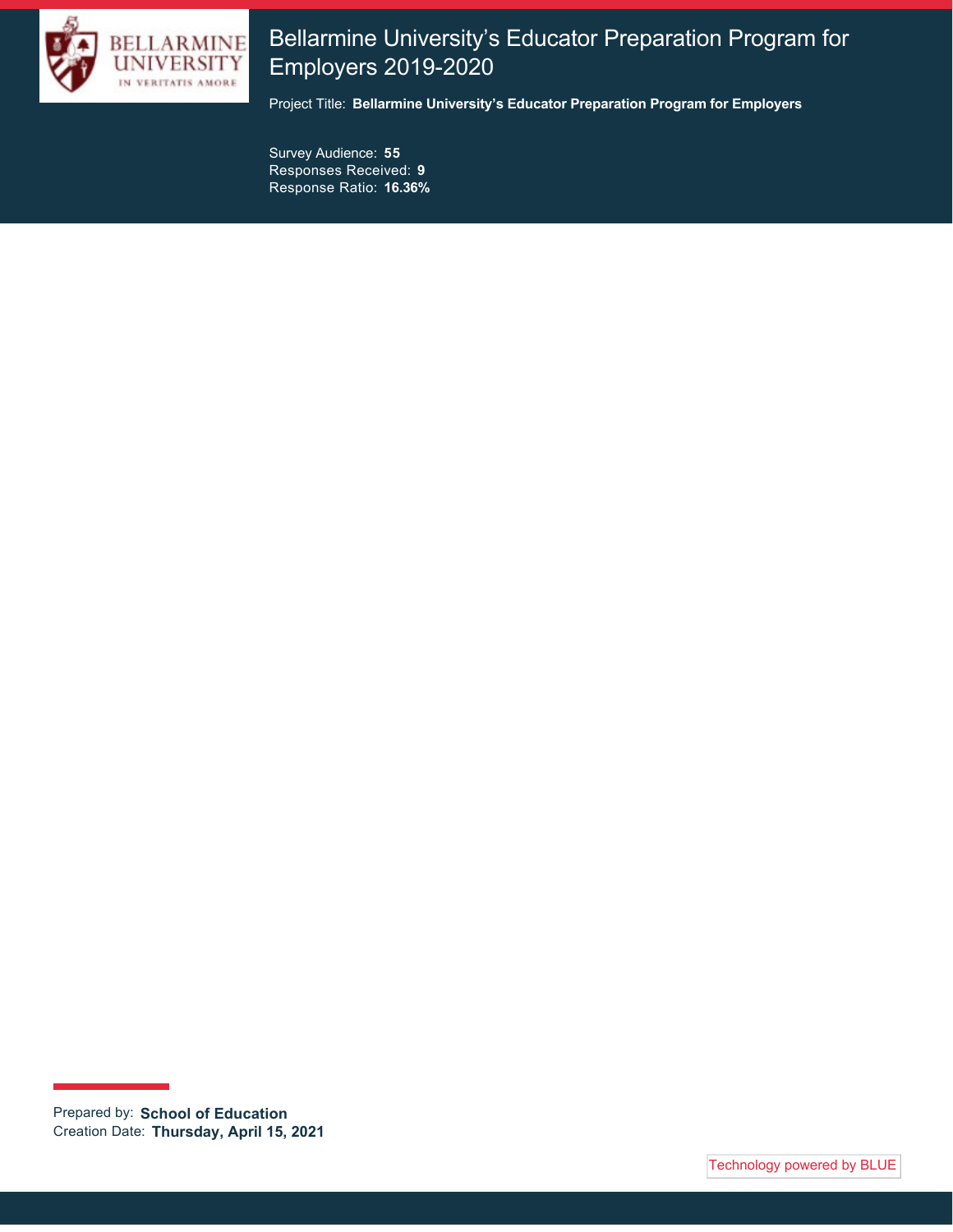# **How many of the teachers in your school from the School of Education have a specialization in:**

| 1. English Language Arts  |                |            | 2. Mathematics                 |                  |
|---------------------------|----------------|------------|--------------------------------|------------------|
| Options                   | Count          | Percentage | Options<br>Count               | Percentage       |
| 0                         | 2              | 50.00%     | 2<br>$\mathbf 0$               | 50.00%           |
| $\mathbf{1}$              | $\overline{1}$ | 25.00%     | $\overline{2}$<br>$\mathbf{1}$ | 50.00%           |
| 2                         | $\pmb{0}$      | 0.00%      | $\overline{2}$<br>0            | 0.00%            |
| $\ensuremath{\mathsf{3}}$ | $\overline{0}$ | 0.00%      | $\mathbf{3}$<br>$\mathbf 0$    | 0.00%            |
| 4                         | $\pmb{0}$      | 0.00%      | $\overline{4}$<br>0            | 0.00%            |
| $5 - 10$                  | $\mathbf{1}$   | 25.00%     | $5 - 10$<br>$\pmb{0}$          | 0.00%            |
| More than 10              | $\mathbf 0$    | 0.00%      | More than 10<br>0              | 0.00%            |
| 3. Social Studies         |                |            | 4. Science                     |                  |
| Options                   | Count          | Percentage | Options                        | Count Percentage |
| 0                         | 3              | 75.00%     | $\overline{2}$<br>0            | 50.00%           |
| 1                         | $\pmb{0}$      | 0.00%      | $\mathbf{1}$<br>$\mathbf{1}$   | 25.00%           |
| 2                         | 1              | 25.00%     | $\overline{2}$<br>$\mathbf{1}$ | 25.00%           |
| $\sqrt{3}$                | $\pmb{0}$      | 0.00%      | $\mathbf{3}$<br>$\overline{0}$ | 0.00%            |
| 4                         | $\pmb{0}$      | 0.00%      | 0<br>$\overline{4}$            | 0.00%            |
| $5 - 10$                  | $\mathbf 0$    | 0.00%      | $5 - 10$<br>$\pmb{0}$          | 0.00%            |
| More than 10              | $\pmb{0}$      | 0.00%      | More than 10<br>0              | 0.00%            |
| 5. Art                    |                |            | 6. Music                       |                  |
| Options                   | Count          | Percentage | Options<br>Count               | Percentage       |
| 0                         | $\overline{2}$ | 50.00%     | $\overline{2}$<br>$\pmb{0}$    | 66.67%           |
| $\mathbf{1}$              | $\overline{2}$ | 50.00%     | $\mathbf{1}$<br>$\mathbf{1}$   | 33.33%           |
| 2                         | $\pmb{0}$      | 0.00%      | $\overline{2}$<br>0            | 0.00%            |
| 3                         | $\overline{0}$ | 0.00%      | $\mathbf{3}$<br>$\overline{0}$ | 0.00%            |
| 4                         | $\pmb{0}$      | 0.00%      | $\overline{4}$<br>0            | 0.00%            |
| $5 - 10$                  | $\pmb{0}$      | 0.00%      | $5 - 10$<br>$\mathbf{0}$       | 0.00%            |
| More than 10              | $\mathbf 0$    | 0.00%      | 0<br>More than 10              | 0.00%            |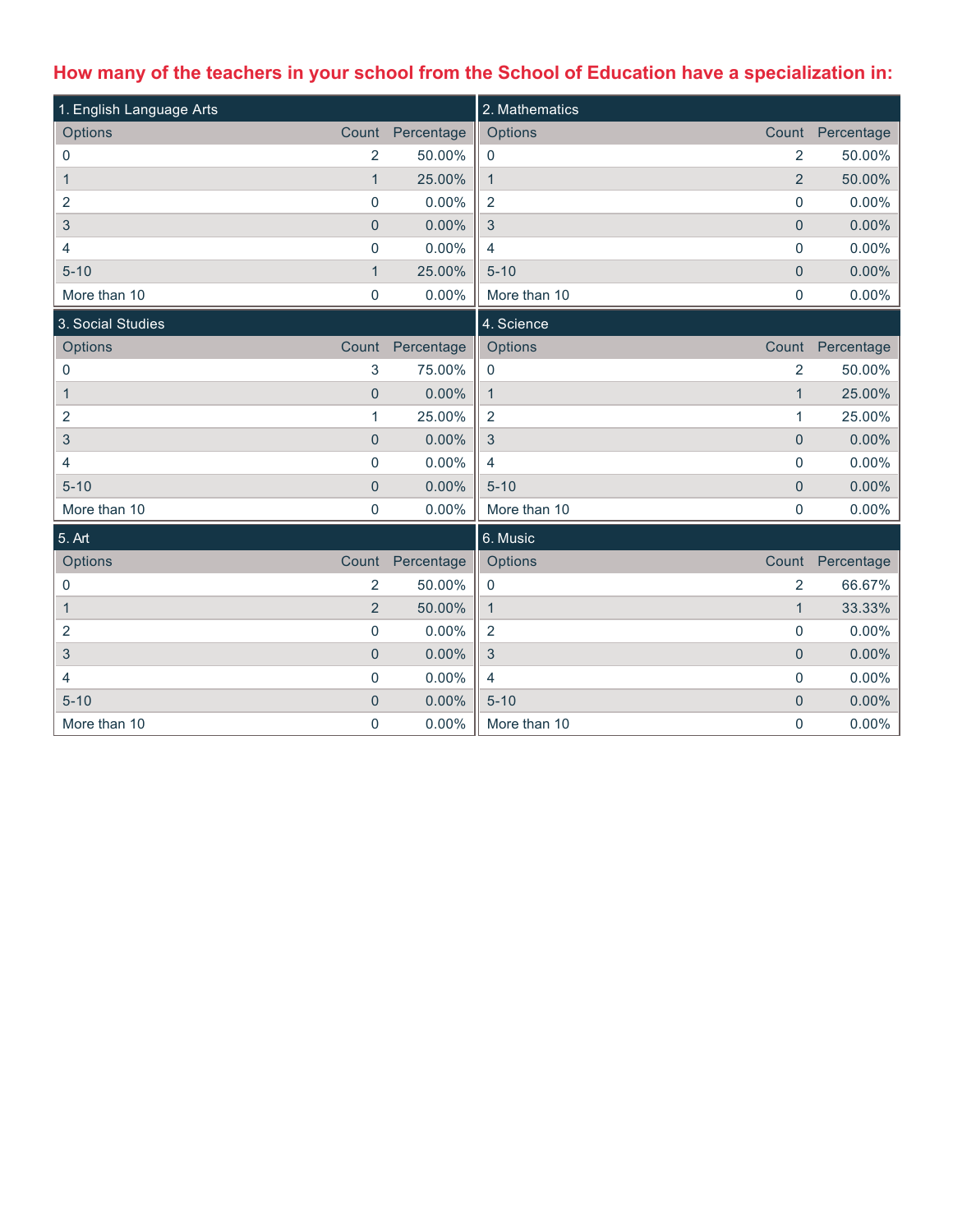# **Interstate New Teacher Assessment and Support Consortium Standards**

 $\mathcal{L}_{\mathcal{A}}$  and  $\mathcal{L}_{\mathcal{A}}$  are the set of the set of the set of  $\mathcal{A}$ 

## **Bellarmine graduates demonstrate the following observable skills and/or dispositions:**

| 1. Implements individualized developmentally appropriate<br>learning experiences for their students |                |                                                                                             | 2. Utilizes strategies that build an inclusive learning environment<br>for all students |                |                  |
|-----------------------------------------------------------------------------------------------------|----------------|---------------------------------------------------------------------------------------------|-----------------------------------------------------------------------------------------|----------------|------------------|
| Options                                                                                             | Count          | Percentage                                                                                  | Options                                                                                 |                | Count Percentage |
| <b>Disagree</b>                                                                                     | 0              | $0.00\%$                                                                                    | <b>Disagree</b>                                                                         | 0              | $0.00\%$         |
| Somewhat disagree                                                                                   | $\overline{0}$ | 0.00%                                                                                       | Somewhat disagree                                                                       | $\overline{0}$ | $0.00\%$         |
| Somewhat agree                                                                                      | $\overline{2}$ | 28.57%                                                                                      | Somewhat agree                                                                          | 1              | 14.29%           |
| Agree                                                                                               | 5              | 71.43%                                                                                      | Agree                                                                                   | 6              | 85.71%           |
| 3. Develops opportunities that support collaborative learning                                       |                | 4. Implements meaningful learning experiences for learners,<br>allowing for content mastery |                                                                                         |                |                  |
| Options                                                                                             | Count          | Percentage                                                                                  | Options                                                                                 |                | Count Percentage |
| <b>Disagree</b>                                                                                     | 0              | $0.00\%$                                                                                    | <b>Disagree</b>                                                                         | 0              | $0.00\%$         |
| Somewhat disagree                                                                                   | $\overline{0}$ | 0.00%                                                                                       | Somewhat disagree                                                                       | $\overline{0}$ | 0.00%            |
| Somewhat agree                                                                                      | 1              | 14.29%                                                                                      | Somewhat agree                                                                          | 1              | 14.29%           |
| Agree                                                                                               | 6              | 85.71%                                                                                      | Agree                                                                                   | 6              | 85.71%           |
| 5. Uses diverse perspectives to engage learners' critical thinking.                                 |                |                                                                                             | 6. Uses multiple assessment methods.                                                    |                |                  |
| Options                                                                                             | Count          | Percentage                                                                                  | Options                                                                                 | Count          | Percentage       |
| <b>Disagree</b>                                                                                     | 0              | $0.00\%$                                                                                    | <b>Disagree</b>                                                                         | 0              | $0.00\%$         |
| Somewhat disagree                                                                                   | $\overline{0}$ | 0.00%                                                                                       | Somewhat disagree                                                                       | $\overline{0}$ | 0.00%            |
| Somewhat agree                                                                                      | 1              | 14.29%                                                                                      | Somewhat agree                                                                          | 3              | 42.86%           |
| Agree                                                                                               | 6              | 85.71%                                                                                      | Agree                                                                                   | $\overline{4}$ | 57.14%           |
| 7. Implements rigorous instruction.                                                                 |                |                                                                                             | 8. Uses multiple learning strategies                                                    |                |                  |
| Options                                                                                             | Count          | Percentage                                                                                  | Options                                                                                 | Count          | Percentage       |
| Disagree                                                                                            | 0              | 0.00%                                                                                       | <b>Disagree</b>                                                                         | 0              | 0.00%            |
| Somewhat disagree                                                                                   | $\overline{0}$ | $0.00\%$                                                                                    | Somewhat disagree                                                                       | $\Omega$       | 0.00%            |
| Somewhat agree                                                                                      | 1              | 14.29%                                                                                      | Somewhat agree                                                                          | 1              | 14.29%           |
| Agree                                                                                               | 6              | 85.71%                                                                                      | Agree                                                                                   | 6              | 85.71%           |
| 9. Engages in impactful professional development opportunities.                                     |                |                                                                                             | 10. Seeks appropriate professional leadership roles                                     |                |                  |
| Options                                                                                             | Count          | Percentage                                                                                  | Options                                                                                 |                | Count Percentage |
| <b>Disagree</b>                                                                                     | 0              | $0.00\%$                                                                                    | <b>Disagree</b>                                                                         | 0              | $0.00\%$         |
| Somewhat disagree                                                                                   | $\overline{0}$ | 0.00%                                                                                       | Somewhat disagree                                                                       | $\Omega$       | $0.00\%$         |
| Somewhat agree                                                                                      | $\mathbf 0$    | 0.00%                                                                                       | Somewhat agree                                                                          | 0              | 0.00%            |
| Agree                                                                                               | $\overline{7}$ | 100.00%                                                                                     | Agree                                                                                   | $\overline{7}$ | 100.00%          |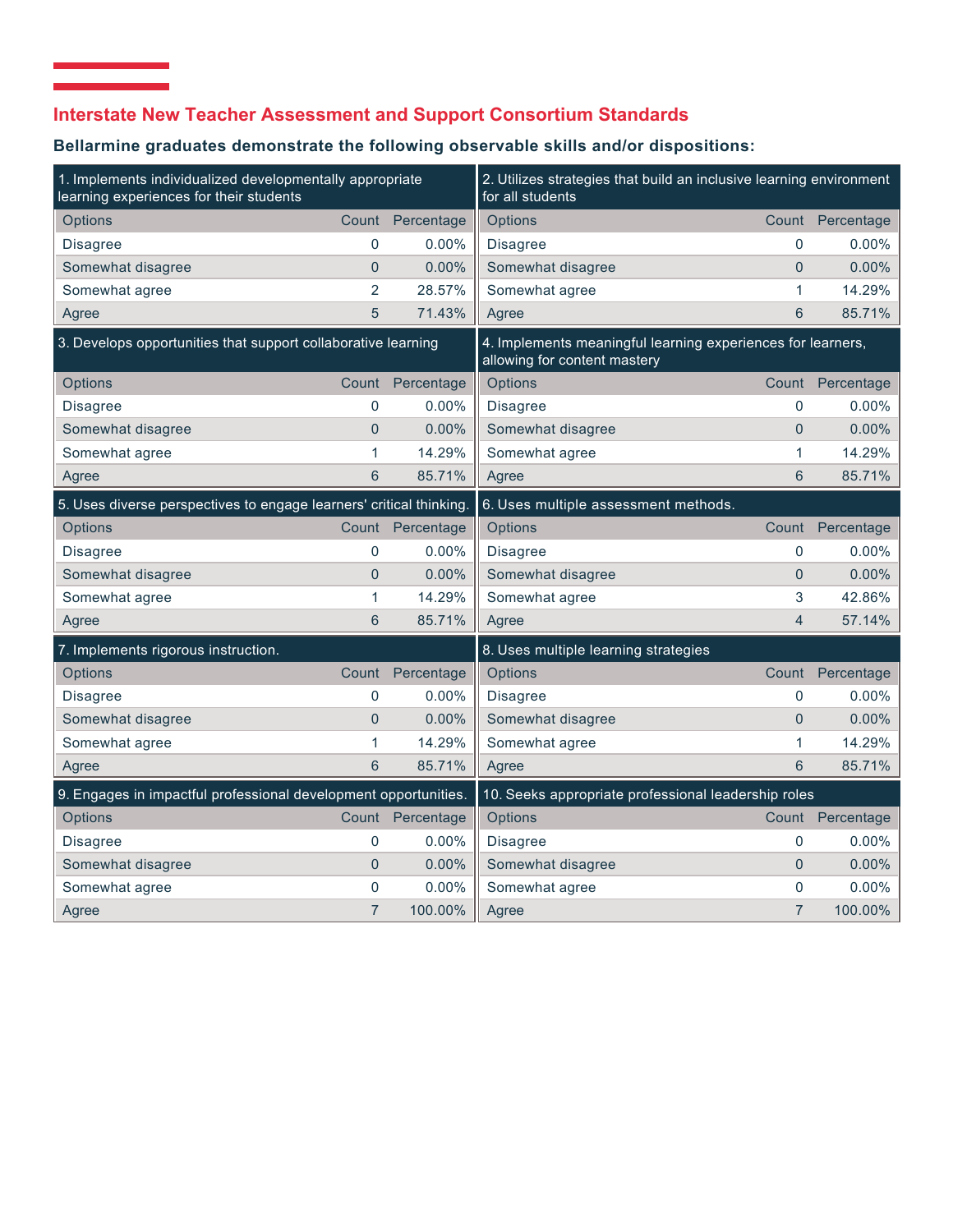**To the best of your knowledge, how many teachers in your school have received advanced credentials from the Annsley Frazier Thornton School of Education at Bellarmine University?**

| To the best of your knowledge, how many teachers in your school<br>have received advanced credentials from the Annsley Frazier<br>Thornton School of Education at Bellarmine University? |   |                  |  |  |  |
|------------------------------------------------------------------------------------------------------------------------------------------------------------------------------------------|---|------------------|--|--|--|
| Options                                                                                                                                                                                  |   | Count Percentage |  |  |  |
| O                                                                                                                                                                                        |   | 12.50%           |  |  |  |
|                                                                                                                                                                                          |   | 12.50%           |  |  |  |
| $\overline{2}$                                                                                                                                                                           |   | 12.50%           |  |  |  |
| 3                                                                                                                                                                                        |   | 12.50%           |  |  |  |
| 4                                                                                                                                                                                        |   | 12.50%           |  |  |  |
| $5 - 10$                                                                                                                                                                                 | 3 | 37.50%           |  |  |  |
| More than 10                                                                                                                                                                             |   | 0.00%            |  |  |  |

### **How many of the teachers in your school from the School of Education have advanced credentials in the area of Literacy Specialist?**

| How many of the teachers in your school from the School of<br>Education have advanced credentials in the area of Literacy<br>Specialist? |                |            |  |  |  |
|------------------------------------------------------------------------------------------------------------------------------------------|----------------|------------|--|--|--|
| <b>Options</b>                                                                                                                           | Count          | Percentage |  |  |  |
| 0                                                                                                                                        | 3              | 42.86%     |  |  |  |
| 1                                                                                                                                        | $\overline{2}$ | 28.57%     |  |  |  |
| $\overline{2}$                                                                                                                           | O              | $0.00\%$   |  |  |  |
| 3                                                                                                                                        | $\mathcal{P}$  | 28.57%     |  |  |  |
| 4                                                                                                                                        | ∩              | $0.00\%$   |  |  |  |
| $5 - 10$                                                                                                                                 | 0              | $0.00\%$   |  |  |  |
| More than 10                                                                                                                             |                | $0.00\%$   |  |  |  |

### **How many of the teachers in your school from the School of Education have advanced credentials in the area of Teacher Leadership?**

| How many of the teachers in your school from the School of<br><b>Education have advanced credentials in the area of Teacher</b><br>Leadership? |       |            |  |  |  |
|------------------------------------------------------------------------------------------------------------------------------------------------|-------|------------|--|--|--|
| Options                                                                                                                                        | Count | Percentage |  |  |  |
| 0                                                                                                                                              | 2     | 28.57%     |  |  |  |
|                                                                                                                                                | 3     | 42.86%     |  |  |  |
| 2                                                                                                                                              | 2     | 28.57%     |  |  |  |
| 3                                                                                                                                              | O     | $0.00\%$   |  |  |  |
| 4                                                                                                                                              | O     | $0.00\%$   |  |  |  |
| $5 - 10$                                                                                                                                       | O     | $0.00\%$   |  |  |  |
| More than 10                                                                                                                                   | O     | $0.00\%$   |  |  |  |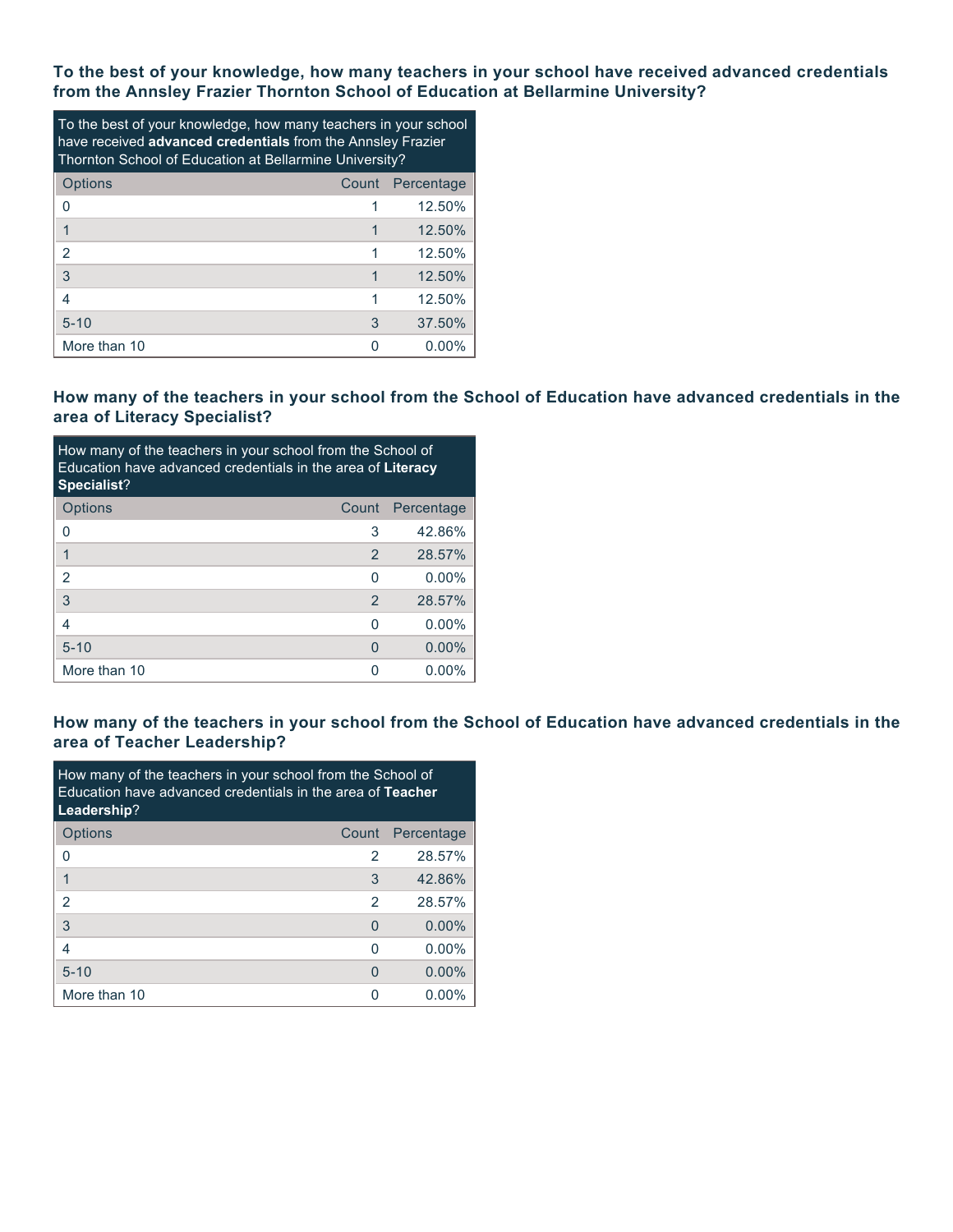**How many of the teachers in your school from the School of Education have advanced credentials in the area of School Leadership Administration?**

| How many of the teachers in your school from the School of<br>Education have advanced credentials in the area of <b>School</b><br><b>Leadership Administration?</b> |       |            |  |  |  |
|---------------------------------------------------------------------------------------------------------------------------------------------------------------------|-------|------------|--|--|--|
| Options                                                                                                                                                             | Count | Percentage |  |  |  |
| 0                                                                                                                                                                   | O     | $0.00\%$   |  |  |  |
|                                                                                                                                                                     | 4     | 57.14%     |  |  |  |
| 2                                                                                                                                                                   | U     | $0.00\%$   |  |  |  |
| 3                                                                                                                                                                   | 1     | 14.29%     |  |  |  |
| 4                                                                                                                                                                   | 2     | 28.57%     |  |  |  |
| $5 - 10$                                                                                                                                                            | O     | $0.00\%$   |  |  |  |
| More than 10                                                                                                                                                        | n     | $0.00\%$   |  |  |  |

Agree 3 60.00%

## **Teacher Leader Model Standards**

### **Bellarmine graduates demonstrate the following observable skills and/or dispositions:**

| 1. Creates a collaborative environment.    |                |            | 2. Facilitates the use of systemic inquiry                              |                |            |
|--------------------------------------------|----------------|------------|-------------------------------------------------------------------------|----------------|------------|
| <b>Options</b>                             | Count          | Percentage | Options                                                                 | Count          | Percentage |
| <b>Disagree</b>                            | $\mathbf 0$    | $0.00\%$   | <b>Disagree</b>                                                         | $\mathbf{0}$   | 0.00%      |
| Somewhat disagree                          | $\mathbf{0}$   | 0.00%      | Somewhat disagree                                                       | $\Omega$       | 0.00%      |
| Somewhat agree                             | $\mathbf 0$    | 0.00%      | Somewhat agree                                                          | 1              | 20.00%     |
| Agree                                      | 5              | 100.00%    | Agree                                                                   | 4              | 80.00%     |
| 3. Promotes continuous improvement         |                |            | 4. Models behavior that promotes continual instructional<br>improvement |                |            |
| Options                                    | Count          | Percentage | Options                                                                 | Count          | Percentage |
| <b>Disagree</b>                            | 0              | $0.00\%$   | Disagree                                                                | 0              | 0.00%      |
| Somewhat disagree                          | $\pmb{0}$      | 0.00%      | Somewhat disagree                                                       | $\overline{0}$ | 0.00%      |
| Somewhat agree                             | $\mathbf 0$    | $0.00\%$   | Somewhat agree                                                          | $\mathbf{0}$   | 0.00%      |
| Agree                                      | 5              | 100.00%    | Agree                                                                   | 5              | 100.00%    |
| 5. Optimizes school improvement strategies |                |            | 6. Facilitates collaboration among stakeholders                         |                |            |
| Options                                    | Count          | Percentage | Options                                                                 | Count          | Percentage |
| <b>Disagree</b>                            | 0              | $0.00\%$   | <b>Disagree</b>                                                         | 0              | 0.00%      |
| Somewhat disagree                          | $\overline{0}$ | $0.00\%$   | Somewhat disagree                                                       | $\overline{0}$ | 0.00%      |
| Somewhat agree                             | 1              | 20.00%     | Somewhat agree                                                          | 0              | 0.00%      |
| Agree                                      | $\overline{4}$ | 80.00%     | Agree                                                                   | 5              | 100.00%    |
| 7. Advocates for educational policy        |                |            |                                                                         |                |            |
| Options                                    | Count          | Percentage |                                                                         |                |            |
| <b>Disagree</b>                            | $\mathbf 0$    | $0.00\%$   |                                                                         |                |            |
| Somewhat disagree                          | $\mathbf{1}$   | 20.00%     |                                                                         |                |            |
| Somewhat agree                             | 1              | 20.00%     |                                                                         |                |            |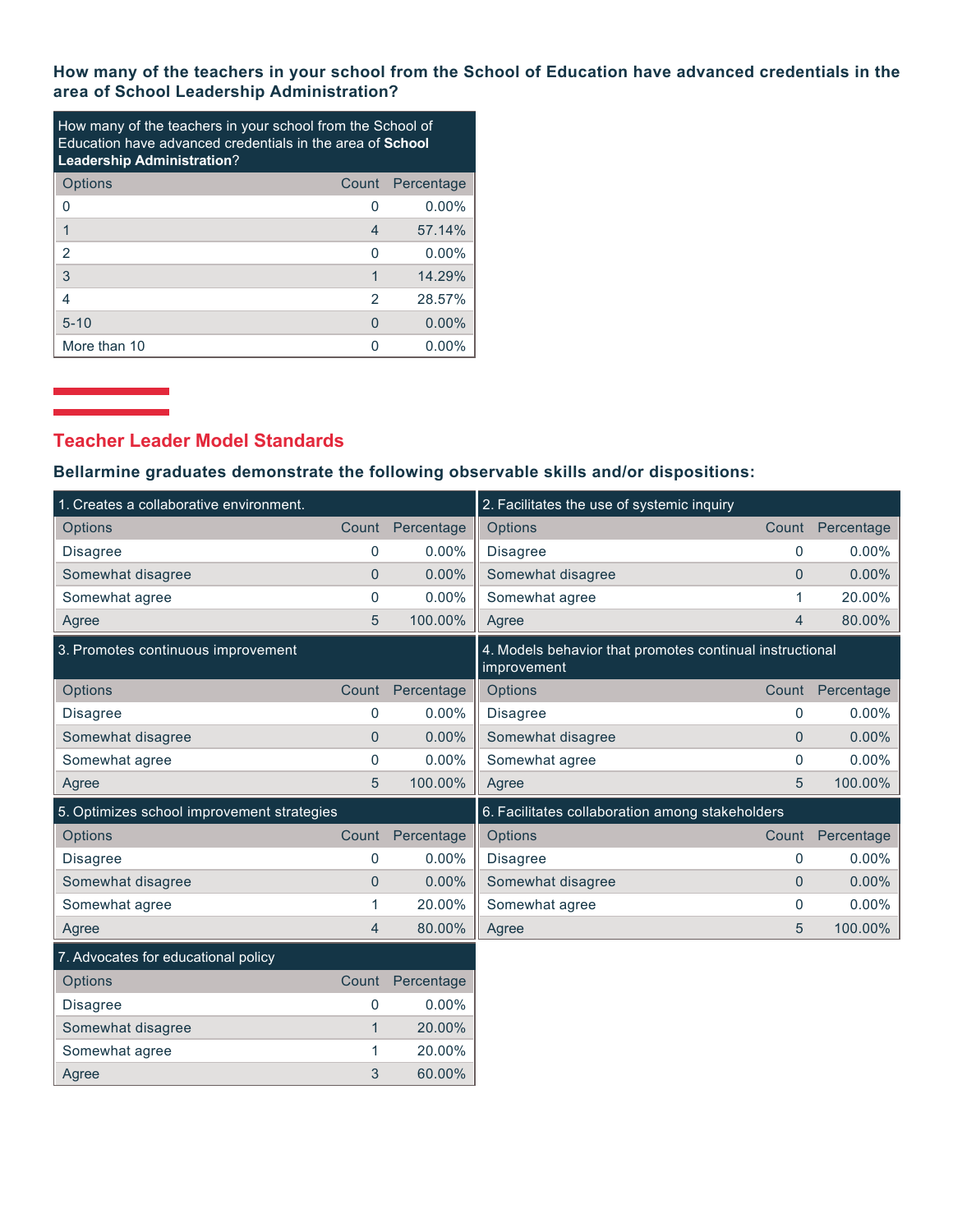# **Professional Standards of Educational Leaders**

# **Bellarmine graduates demonstrate the following observable skills and/or dispositions:**

| 1. Enacts core values of academic success for each student.                                         |                |                  | 2. Demonstrates professional standards in all situations.                  |                |                  |
|-----------------------------------------------------------------------------------------------------|----------------|------------------|----------------------------------------------------------------------------|----------------|------------------|
| <b>Options</b>                                                                                      |                | Count Percentage | Options                                                                    |                | Count Percentage |
| <b>Disagree</b>                                                                                     | $\mathbf 0$    | $0.00\%$         | Disagree                                                                   | $\mathbf{0}$   | 0.00%            |
| Somewhat disagree                                                                                   | $\Omega$       | 0.00%            | Somewhat disagree                                                          | $\overline{0}$ | 0.00%            |
| Somewhat agree                                                                                      | $\overline{0}$ | 0.00%            | Somewhat agree                                                             | $\overline{0}$ | 0.00%            |
| Agree                                                                                               | $\overline{7}$ | 100.00%          | Agree                                                                      | $\overline{7}$ | 100.00%          |
| 3. Supports culturally responsive practices to promote student's<br>academic success.               |                |                  | 4. Supports rigorous instruction to promote student's academic<br>success. |                |                  |
| Options                                                                                             | Count          | Percentage       | Options                                                                    |                | Count Percentage |
| <b>Disagree</b>                                                                                     | $\mathbf 0$    | $0.00\%$         | <b>Disagree</b>                                                            | $\mathbf 0$    | $0.00\%$         |
| Somewhat disagree                                                                                   | $\overline{0}$ | 0.00%            | Somewhat disagree                                                          | $\overline{0}$ | 0.00%            |
| Somewhat agree                                                                                      | 4              | 57.14%           | Somewhat agree                                                             | 1              | 14.29%           |
| Agree                                                                                               | 3              | 42.86%           | Agree                                                                      | 6              | 85.71%           |
| 5. Cultivates inclusive school community that promotes student's<br>academic success.               |                |                  | 6. Demonstrates professional standards with school personnel.              |                |                  |
| Options                                                                                             | Count          | Percentage       | Options                                                                    |                | Count Percentage |
| <b>Disagree</b>                                                                                     | 0              | 0.00%            | <b>Disagree</b>                                                            | $\mathbf{0}$   | 0.00%            |
| Somewhat disagree                                                                                   | $\overline{0}$ | 0.00%            | Somewhat disagree                                                          | $\overline{0}$ | 0.00%            |
| Somewhat agree                                                                                      | $\mathbf 0$    | 0.00%            | Somewhat agree                                                             | 1              | 14.29%           |
| Agree                                                                                               | $\overline{7}$ | 100.00%          | Agree                                                                      | $6\phantom{1}$ | 85.71%           |
| 7. Fosters a professional community of teachers and staff to<br>promote student's academic success. |                |                  | 8. Engages with all stakeholders in mutually-beneficial ways               |                |                  |
| Options                                                                                             |                | Count Percentage | Options                                                                    |                | Count Percentage |
| <b>Disagree</b>                                                                                     | 0              | 0.00%            | <b>Disagree</b>                                                            | $\mathbf{0}$   | 0.00%            |
| Somewhat disagree                                                                                   | $\overline{0}$ | 0.00%            | Somewhat disagree                                                          | $\Omega$       | 0.00%            |
| Somewhat agree                                                                                      | $\mathbf 0$    | 0.00%            | Somewhat agree                                                             | 1              | 14.29%           |
| Agree                                                                                               | $\overline{7}$ | 100.00%          | Agree                                                                      | 6              | 85.71%           |
| 9. Demonstrates the ability to manage resources well.                                               |                |                  | 10. Practices continuous improvement                                       |                |                  |
| Options                                                                                             | Count          | Percentage       | Options                                                                    | Count          | Percentage       |
| <b>Disagree</b>                                                                                     | 0              | $0.00\%$         | Disagree                                                                   | 0              | $0.00\%$         |
| Somewhat disagree                                                                                   | $\overline{0}$ | 0.00%            | Somewhat disagree                                                          | $\overline{0}$ | 0.00%            |
| Somewhat agree                                                                                      | 0              | 0.00%            | Somewhat agree                                                             | $\overline{2}$ | 28.57%           |
| Agree                                                                                               | $\overline{7}$ | 100.00%          | Agree                                                                      | 5              | 71.43%           |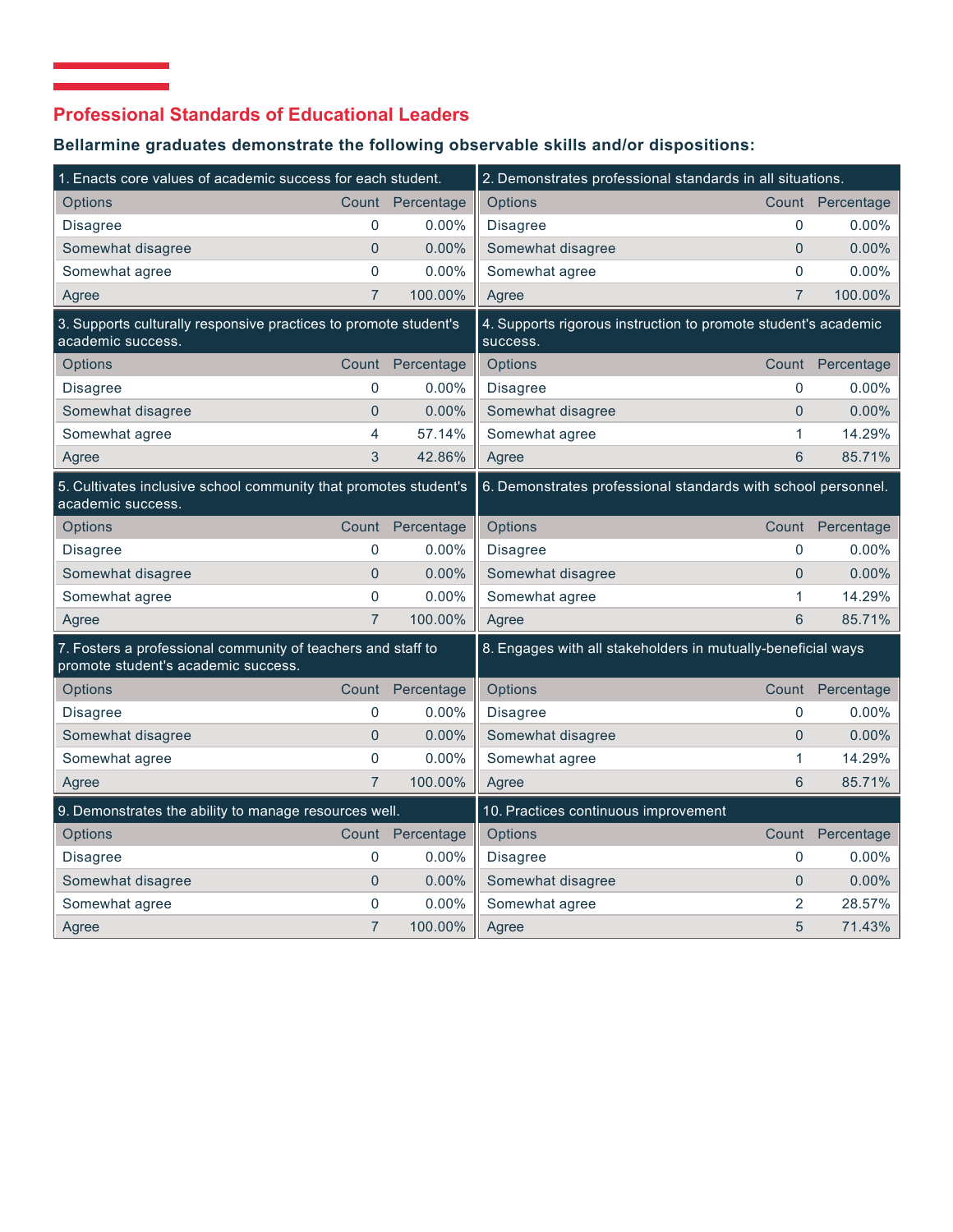# **International Literacy Association Standards**

 $\mathcal{L}_{\mathcal{A}}$  and  $\mathcal{L}_{\mathcal{A}}$  are the set of the set of the set of the set of  $\mathcal{A}$ 

### **Bellarmine graduates demonstrate the following observable skills and/or dispositions:**

| 1. Demonstrates use of evidence-based foundations of literacy                        |                |            | 2. Evaluates evidence-based literacy instruction                         |                |            |
|--------------------------------------------------------------------------------------|----------------|------------|--------------------------------------------------------------------------|----------------|------------|
| Options                                                                              | Count          | Percentage | Options                                                                  | Count          | Percentage |
| <b>Disagree</b>                                                                      | $\Omega$       | $0.00\%$   | <b>Disagree</b>                                                          | 0              | 0.00%      |
| Somewhat disagree                                                                    | $\Omega$       | $0.00\%$   | Somewhat disagree                                                        | $\Omega$       | 0.00%      |
| Somewhat agree                                                                       | 1              | 25.00%     | Somewhat agree                                                           | 2              | 50.00%     |
| Agree                                                                                | 3              | 75.00%     | Agree                                                                    | $\overline{2}$ | 50.00%     |
| 3. Utilizes appropriate assessment tools to measure student<br>literacy achievement. |                |            | 4. Creates learning environments that are inclusive for all<br>learners. |                |            |
| <b>Options</b>                                                                       | Count          | Percentage | Options                                                                  | Count          | Percentage |
| <b>Disagree</b>                                                                      | 0              | $0.00\%$   | <b>Disagree</b>                                                          | 0              | 0.00%      |
| Somewhat disagree                                                                    | $\Omega$       | $0.00\%$   | Somewhat disagree                                                        | $\Omega$       | 0.00%      |
| Somewhat agree                                                                       | 2              | 50.00%     | Somewhat agree                                                           | 3              | 75.00%     |
| Agree                                                                                | $\overline{2}$ | 50.00%     | Agree                                                                    |                | 25.00%     |
| 5. Utilizes multiple modes of literacy materials                                     |                |            | 6. Facilitates ongoing professional learning                             |                |            |
| <b>Options</b>                                                                       | Count          | Percentage | Options                                                                  | Count          | Percentage |
| <b>Disagree</b>                                                                      | 0              | $0.00\%$   | <b>Disagree</b>                                                          | 0              | 0.00%      |
| Somewhat disagree                                                                    | $\Omega$       | $0.00\%$   | Somewhat disagree                                                        | $\Omega$       | 0.00%      |
| Somewhat agree                                                                       |                | 25.00%     | Somewhat agree                                                           | 3              | 75.00%     |
| Agree                                                                                | 3              | 75.00%     | Agree                                                                    |                | 25.00%     |

### **Bellarmine graduates consistently demonstrate:**

| 1. Academic knowledge in their field. |       |            | 2. Subject matter in their licensure area. |       |            |
|---------------------------------------|-------|------------|--------------------------------------------|-------|------------|
| <b>Options</b>                        | Count | Percentage | Options                                    | Count | Percentage |
| Disagree                              | U     | $0.00\%$   | <b>Disagree</b>                            |       | $0.00\%$   |
| Somewhat disagree                     | 0     | $0.00\%$   | Somewhat disagree                          |       | 0.00%      |
| Somewhat agree                        |       | 14.29%     | Somewhat agree                             |       | $0.00\%$   |
| Agree                                 | 6     | 85.71%     | Agree                                      |       | 100.00%    |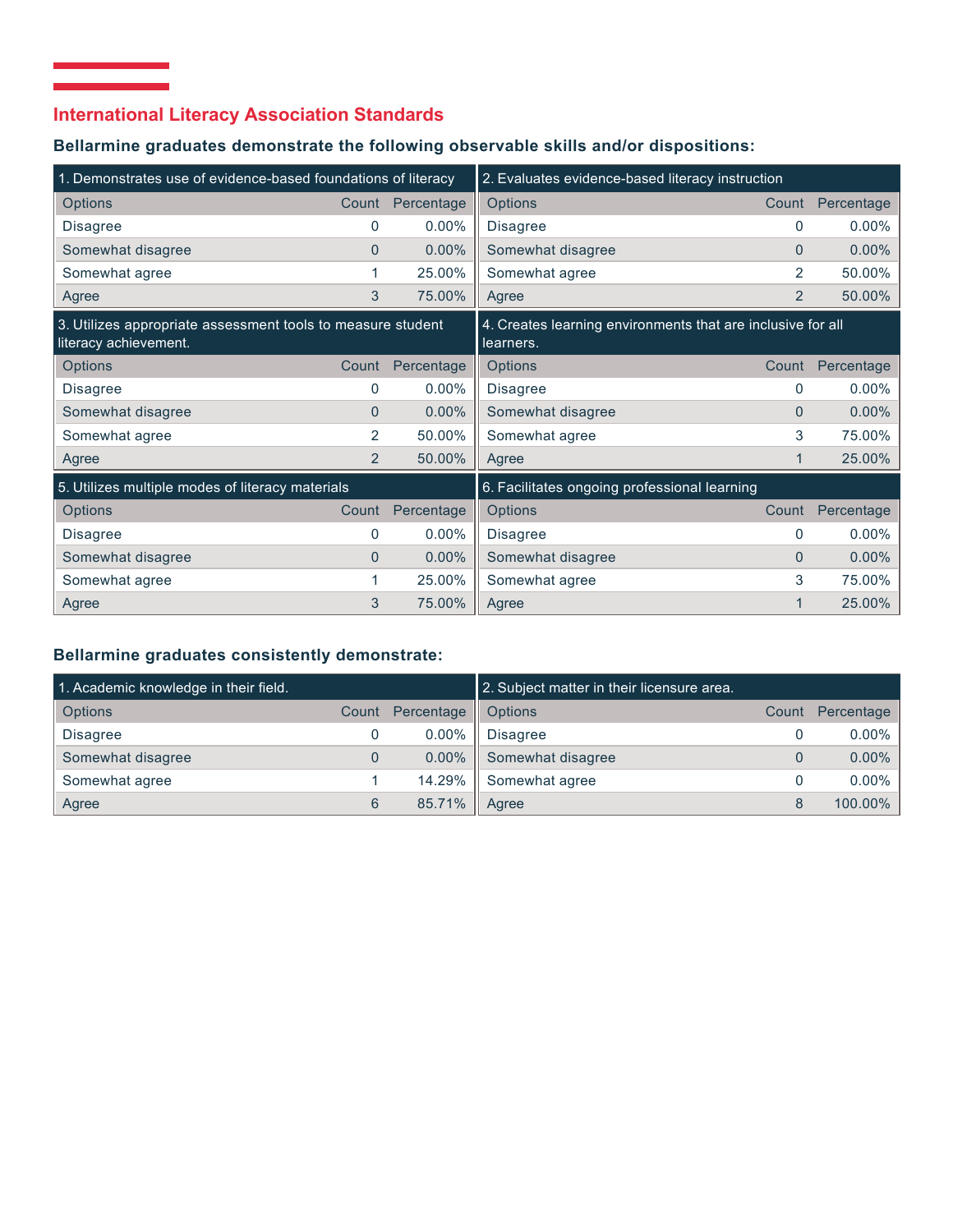## **How satisfied are you when you observe BU grads:**

| 1. Working with people of diverse backgrounds?                                                                |                |                  | 2. Self-evaluating their overall performance with respect to<br>teaching Kentucky's learning goals? |                |                  |
|---------------------------------------------------------------------------------------------------------------|----------------|------------------|-----------------------------------------------------------------------------------------------------|----------------|------------------|
| Options                                                                                                       |                | Count Percentage | Options                                                                                             |                | Count Percentage |
| <b>Dissatisfied</b>                                                                                           | 0              | $0.00\%$         | <b>Dissatisfied</b>                                                                                 | 0              | $0.00\%$         |
| Somewhat dissatisfied                                                                                         | $\overline{0}$ | 0.00%            | Somewhat dissatisfied                                                                               | $\overline{0}$ | 0.00%            |
| Somewhat satisfied                                                                                            | 1              | 14.29%           | Somewhat satisfied                                                                                  | 1              | 12.50%           |
| Satisfied                                                                                                     | 6              | 85.71%           | Satisfied                                                                                           | $\overline{7}$ | 87.50%           |
| 3. Defining clear professional growth plans based on self-<br>assessment?                                     |                |                  | 4. Collaborating with stakeholders to design, implement, and<br>support learning programs?          |                |                  |
| Options                                                                                                       |                | Count Percentage | Options                                                                                             |                | Count Percentage |
| <b>Dissatisfied</b>                                                                                           | 0              | $0.00\%$         | <b>Dissatisfied</b>                                                                                 | $\mathbf{0}$   | $0.00\%$         |
| Somewhat dissatisfied                                                                                         | $\overline{0}$ | 0.00%            | Somewhat dissatisfied                                                                               | $\overline{0}$ | 0.00%            |
| Somewhat satisfied                                                                                            | 0              | 0.00%            | Somewhat satisfied                                                                                  | 1              | 12.50%           |
| Satisfied                                                                                                     | 8              | 100.00%          | Satisfied                                                                                           | $\overline{7}$ | 87.50%           |
| 5. Responding to student behavior in ways that are both<br>appropriate and respectful of students?            |                |                  | 6. Creating a class environment that is both emotionally and<br>physically safe for all students?   |                |                  |
| Options                                                                                                       |                | Count Percentage | Options                                                                                             |                | Count Percentage |
| <b>Dissatisfied</b>                                                                                           | 0              | $0.00\%$         | <b>Dissatisfied</b>                                                                                 | $\Omega$       | $0.00\%$         |
| Somewhat dissatisfied                                                                                         | $\overline{0}$ | 0.00%            | Somewhat dissatisfied                                                                               | $\overline{0}$ | 0.00%            |
| Somewhat satisfied                                                                                            | 0              | 0.00%            | Somewhat satisfied                                                                                  | $\Omega$       | $0.00\%$         |
| Satisfied                                                                                                     | 8              | 100.00%          | Satisfied                                                                                           | 8              | 100.00%          |
| 7. Demonstrating a sense of social, moral and ethical<br>responsibilities as they relate to his or her field? |                |                  | 8. Communicating learning assessment results to all<br>stakeholders?                                |                |                  |
| Options                                                                                                       | Count          | Percentage       | Options                                                                                             | Count          | Percentage       |
| Dissatisfied                                                                                                  | 0              | $0.00\%$         | <b>Dissatisfied</b>                                                                                 | $\Omega$       | $0.00\%$         |
| Somewhat dissatisfied                                                                                         | $\overline{0}$ | 0.00%            | Somewhat dissatisfied                                                                               | $\mathbf{1}$   | 12.50%           |
| Somewhat satisfied                                                                                            | 0              | 0.00%            | Somewhat satisfied                                                                                  | $\overline{2}$ | 25.00%           |
| <b>Satisfied</b>                                                                                              | 8              | 100.00%          | Satisfied                                                                                           | 5              | 62.50%           |
| 9. Understanding the impact of effective teaching on the success<br>of your school and community?             |                |                  | 10. Using technology to collect data and evaluate instructional<br>practice?                        |                |                  |
| Options                                                                                                       | Count          | Percentage       | Options                                                                                             | Count          | Percentage       |
| Dissatisfied                                                                                                  | 0              | $0.00\%$         | <b>Dissatisfied</b>                                                                                 | $\Omega$       | $0.00\%$         |
| Somewhat dissatisfied                                                                                         | $\overline{0}$ | 0.00%            | Somewhat dissatisfied                                                                               | $\Omega$       | 0.00%            |
| Somewhat satisfied                                                                                            | 1              | 12.50%           | Somewhat satisfied                                                                                  | $\Omega$       | 0.00%            |
| <b>Satisfied</b>                                                                                              | $\overline{7}$ | 87.50%           | Satisfied                                                                                           | $\overline{7}$ | 100.00%          |

## **How likely are you to:**

| 1. Recommend a BU grad to another school administrator? |       |            | 2. Hire another BU grad based on your previous/current<br>experience? |       |            |
|---------------------------------------------------------|-------|------------|-----------------------------------------------------------------------|-------|------------|
| <b>Options</b>                                          | Count | Percentage | Options                                                               | Count | Percentage |
| Unlikely                                                | 0     | $0.00\%$   | Unlikely                                                              |       | $0.00\%$   |
| Somewhat unlikely                                       | 0     | $0.00\%$   | Somewhat unlikely                                                     |       | $0.00\%$   |
| Somewhat likely                                         | 0     | $0.00\%$   | Somewhat likely                                                       |       | $0.00\%$   |
| Likely                                                  | 8     | 100.00%    | Likely                                                                | 8     | 100.00%    |